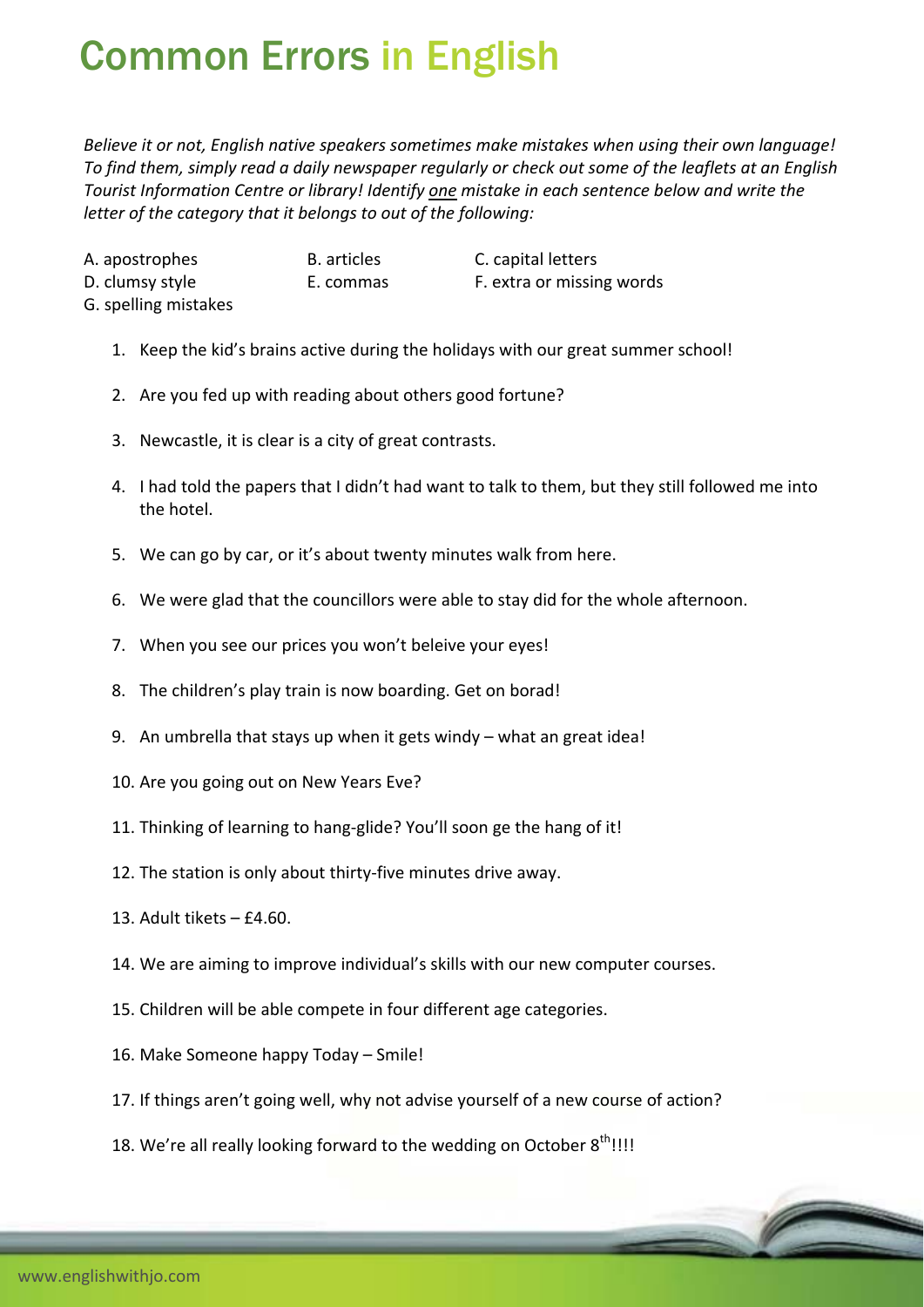- 19. Our products offer solutions to a range of every day IT and wireless communication needs.
- 20. We are working hard to improve our store so that it will be without question, the best hardware store in the city.

## **Answers**

*How the sentences should read:*

- 1. Keep the **kids'** brains active during the holidays with our great summer school! (A)
- 2. Are you fed up with reading about **others'** good fortune? (A)
- 3. Newcastle**, it is clear,** is a city of great contrasts. (E)
- 4. I had told the papers that I didn't **[extra word: had]** want to talk to them, but they still followed me into the hotel. (F)
- 5. We can go by car, or it's about twenty **minutes'** walk from here. (A)
- 6. We were glad that the councillors were able to stay **[extra word: did]** for the whole afternoon. (F)
- 7. When you see our prices you won't **believe** your eyes! (G)
- 8. The children's play train is now boarding. Get on **board**! (G)
- 9. An umbrella that stays up when it gets windy what **a** great idea! (B)
- 10. Are you going out on New **Year's** Eve? (A)
- 11. Thinking of learning to hang‐glide? You'll soon **get** the hang of it! (G)
- 12. The station is only about thirty‐five **minutes'** drive away. (A)
- 13. Adult **tickets** £4.60. (G)
- 14. We are aiming to improve **individuals'** skills with our new computer courses. (A)
- 15. Children will be able **[missing word: to]** compete in four different age categories. (F)
- 16. Make Someone **Happy** Today Smile! (C)
- 17. If things aren't going well, why not **take a** new course of action? (D)
- 18. We're all really looking forward to the wedding on October 8<sup>th</sup>!!!! (D)